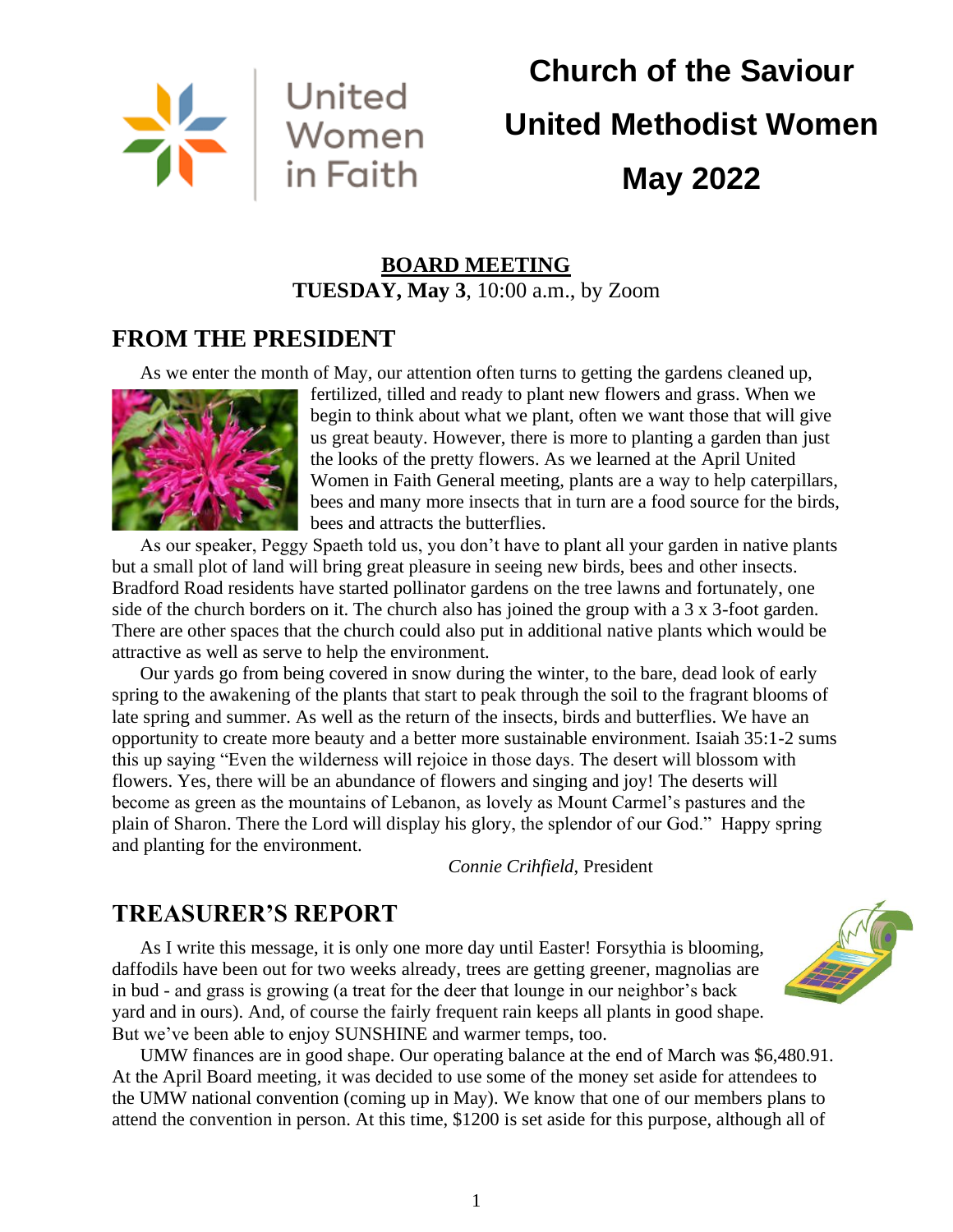it may not be needed. (We subtract the \$1200 from the actual bank balance to reach the total for operating expenses.)

As is typical, fewer people are pledging as our fiscal year draws to a close, Nevertheless, most active pledgers have done their bit for this year.

At the April General meeting a collection was taken for Prayer and Self Denial. The total of \$435 will be sent soon to the National UMW to support Deconesses and Home Missioners of the United Methodist Church.

Expenses for March went for thread for the March Workshop and a program for Martha Circle. So far in April we have spent \$50 for the April General Meeting (about pollinator plants for your garden - if you missed this program, you missed probably one of the best programs that UMW has had in a long time.) \$35 is designated as a gift to DonDon School in Haiti, a request of a recent speaker for Edna Rhodes Circle.

As our May Flea Market (NO CLOTHING) concludes, our treasury will increase. Watch for the summer list of donations that we will be able to make as a result of our Flea Markets.

*Arleen Twist*, Treasurer

### **DISTRICT AND CONFERENCE NEWS**

#### **Mission u**

Adult Study will be via Zoom: July 9-10 and July 16-17: two hours each session. Saturday sessions will be from 10 a.m. to 12:00 p.m. and Sunday sessions will be from 7:00-9:00 p.m. Plus an In-Person Retreat July 22-23 at Mt. Union University. Child and Youth Studies will be



held in-person during the Retreat.

Who Can We Be Together? A Biblical Exploration of Luke 13, the 2022 adult curriculum by Candace Simpson brings participants deeper into Jesus' teachings in this chapter of Luke to explore what it means to be in community. As the author notes, "For followers of Christ 2,000 years later, it's important for us to sit with the range of emotions we have in response to these words. It's not easy to build and sustain communities, especially when there are forces that drain us, exhaust us, and even push us to act uncharacteristically. And yet, we are called to act on the most ethical principles of our faith so we

can witness the kin-dom of God on earth.'' Books are available online at

uwfaith.org for \$10.

Adults, join via Zoom on July 9/10, and July 16/17: Saturdays from 10 a.m. to noon, Sundays 7- 9 p.m.

Children and Youth will meet in-person July 22/23 during the In-Person Retreat at Mt. Union University.

2022 Mission u Class Fees: Each age level will be \$30.

Family Discounts

Adult Study & 1 Child or Youth Study  $$50$  Youth = 7th grade through 12th grade Adult Study  $& 2$  Child or Youth Studies \$75 Child = Kindergarten through 6th grade

IN-PERSON RETREAT – July 22/23 at Mt. Union University

Adult or Youth: Shared room, one night plus three meals: \$75 plus class fee Child sharing room with two adult/youth (on floor mattress) plus three meals: \$30 plus class fee Adult or Youth: single room, one night plus three meals: \$95 plus class fee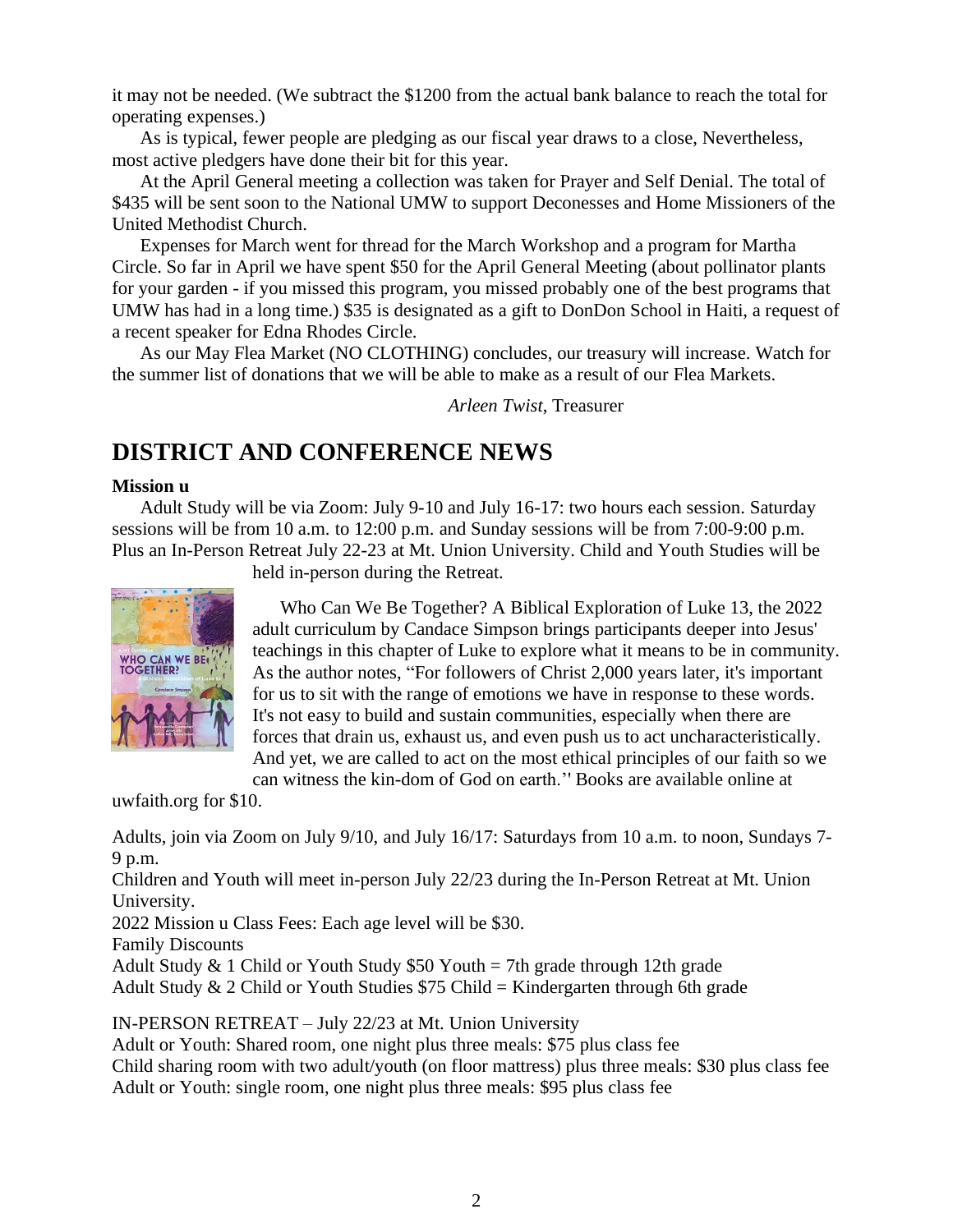Registration details forthcoming. Please see Debbie Jones for a registration form or for assistance registering.

*Debbie Jones,* District Representative

# **FLEA MARKET Friday, May 20 & Saturday, May 21**

Flea Market sorting and pricing will begin **Sunday, May 15th through Thursday, May 19th.** Donations of household items, furniture, books and toys will be accepted. NO CLOTHING will be accepted. In addition to donating items, please plan to donate your time. We need many hands to sort and price items Monday through Thursday. On Friday and Saturday, we need cashiers, greeter, monitors and a clean-up crew. Please sign up through Sign Up Genius. You can find the link at the Church of the Saviour website under "Important Information".

Donations of baked goods are needed. All donations must be wrapped and will be sold on a "to go" basis.

Once again Marty Bergman will be making her delicious homemade soup. It will only be sold on a "to go" basis, so glass jars with lids are needed. If you are able to donate, please take the items to the Calvary Hall kitchen.

*Mary Freer,* Ways and Means

## **SOCIAL ACTION**

**United Women in Faith News**  uwfaith.org **Quoted from the website:**



**NEW YORK, NY, March 16, 2022** – United Women in Faith, formerly United Methodist Women, today announced its first emergency grant to support women activists in Ukraine. The grant will go to the organization's longtime partner in Kyiv, Ukraine. It is not releasing the name of the center for security reasons.

The organization issued the following statement:

*War has a disproportionate and outsized impact on women, children, and youth. Its toll cannot be understated. Consequently, United Women in Faith gifted \$10,000 to a longtime women's center partner in Kyiv to support women activists who are implementing gender policy, peacebuilding, and the UN Security Council Resolution 1325 "Women, Peace, Security" in Ukraine. The funds will support women activists who plan to remain in their residence during the war.*

*This grant will help women in Ukraine establish a network of coordinators (among activists) in the areas where active hostilities are taking place. The coordinators will assess needs and provide food, water, medicine and other basic necessities to women and children living in bomb shelters.*

*We want to support women, children, and youth in Kyiv over the long term."*

#### **United Women in Faith News**

uwfaith.org

Also note that the Easter Offering will be used to support the United Methodist Committee on Relief's (UMCOR) Global Disaster Response and Recovery Fund. Through this fund,